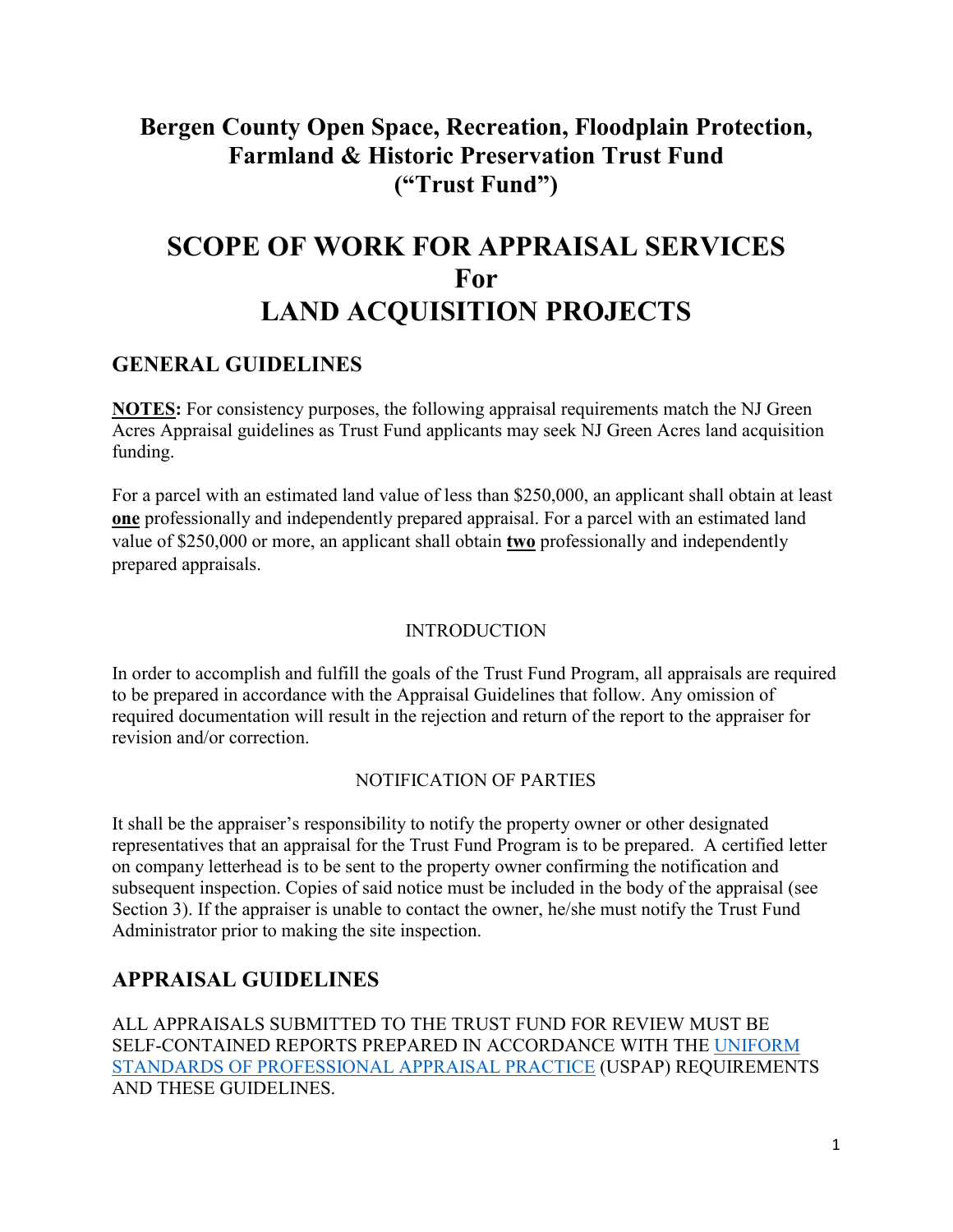The minimum requirements that shall be provided in an appraisal shall be as follows:

## SECTION 1 - INTRODUCTION

# A. TITLE PAGE:

- 1. If applicable, NJ Green Acres Project Name and Green Acres Number.
- 2. Name of Property Owner
- 3. Identification of Property by Street Address, Municipality, County, State, Zip
- Code and Tax Block and Lot
- 4. Total Acres and/or Square Feet of the Subject Site and Improvements
- 5. Area and Interest Being Acquired
- 6. Date of Valuation
- 7. Report Date
- 8. Identification of the Appraiser (Name, Address, Phone, Fax, and Email)

# B. LETTER OR TRANSMITTAL

The letter shall include the report date, date of value, and the market value estimate.

# C. TABLE OF CONTENTS

Reference required sections to specifically identified pages, each consecutively numbered. All pages of the report should be numbered.

# D. SUMMARY OF SALIENT FACTS AND CONCLUSIONS

# E. SIGNED CERTIFICATION

# F. STATEMENT OF ASSUMPTIONS AND LIMITING CONDITIONS

There cannot be any limitation to the appraiser's liability other than what is provided for by law. For example, the liability cannot be limited to the amount of the professional fee.

# SECTION 2 - PURPOSE OF APPRAISAL

# A. SCOPE OF WORK:

- 1. Scope of Work description shall be included.
- 2. Intended Use
- 3. List the County Trust Fund and if applicable, NJ Green Acres as an Intended User as well as any other Intended Users

4. List Client

5. Hypothetical Conditions and Extraordinary Assumptions

a. Hypothetical Conditions and Extraordinary Assumptions are not permitted without specific written instructions from the Trust Fund Administrator.

# B. DESCRIPTION OF RIGHTS OR INTEREST BEING ACQUIRED:

- 1. Estate (Fee Simple, etc.)
- 2. Easement
- 3. Full Acquisition
- 4. Partial Acquisition
- 5. Other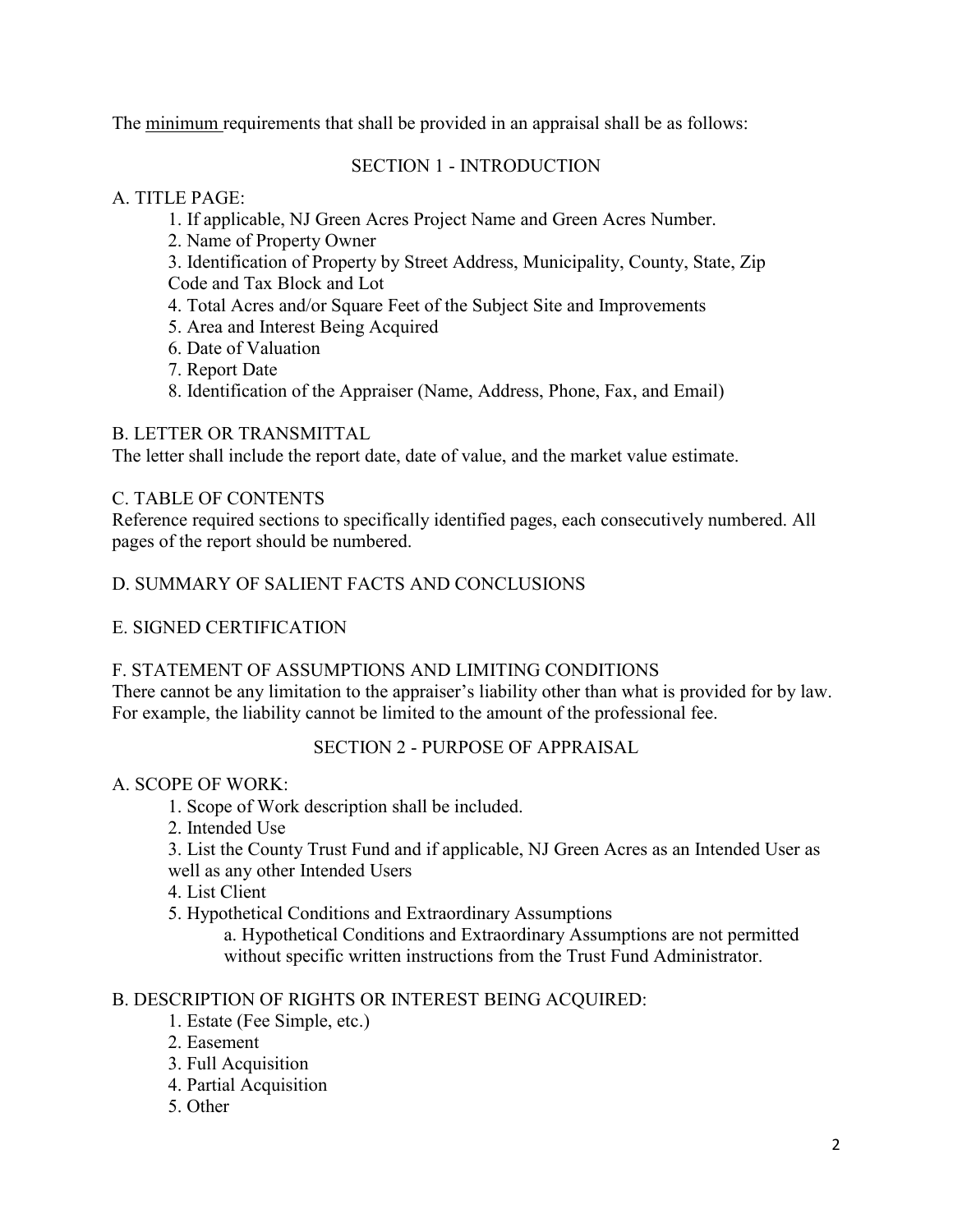## C. DEFINITION OF MARKET VALUE

Unless otherwise agreed to by the Trust Fund Administrator or NJ Green Acres Appraisal Section, the definition of Market Value is as follows:

Market value means the most probable price which a property should bring in a competitive and open market under all conditions requisite to a fair sale, the buyer and seller each acting prudently and knowledgeably, and assuming the price is not affected by undue stimulus. Implicit in this definition is the consummation of a sale as of a specified date and the passing of title from seller to buyer under conditions whereby:

1. buyer and seller are typically motivated;

2. both parties are well informed or well advised and acting in what they consider their own best interests;

3. a reasonable time is allowed for exposure in the open market;

4. payment is made in terms of cash in U.S. dollars or in terms of financial arrangements comparable thereto; and

5. the price represents the normal consideration for the property sold unaffected by special or creative financing or sales concessions granted by anyone associated with the sale.

## SECTION 3 - INSPECTION DATE

## A. DATE OF PROPERTY INSPECTION

1. Statement regarding invitation made to property owner to accompany the appraiser on the site inspection.

2. Listing of people who accompanied the appraiser on the site inspection.

3. Copy of the certified letter to owner (include in the addenda).

## SECTION 4 - DESCRIPTION OF PROPERTY

## A. GENERAL PROPERTY IDENTIFICATION

- 1. Region
- 2. County
- 3. Municipality
- 4. Block/Lot
- 5. Neighborhood
- 6. Development Trends/Directions
- 7. Trends of Value

The appraisal will identify the sources of the information for verification.

#### B. SITE DESCRIPTION

- 1. Physical Characteristics
- 2. Size and Shape (Average width, maximum depth, total area)
- 3. Present use and duration if known
- 4. Frontage and depth
- 5. Existing Easements
- 6. Existing Rights-of-Way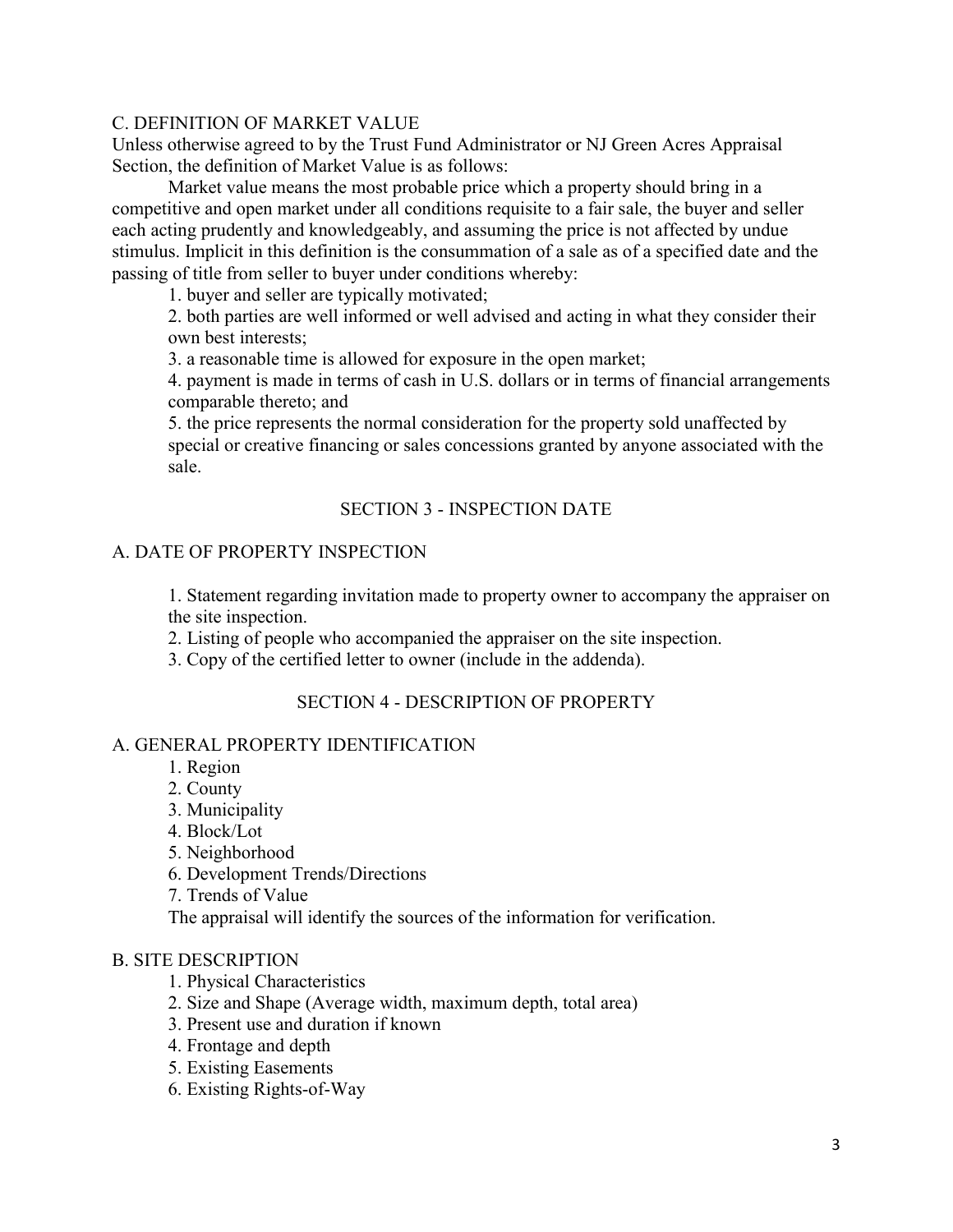- 7. Streams, Ponds Category One Streams
- 8. Topography and Slopes, including supporting maps and descriptions
- 9. Special Features
- 10. Wetlands, including supporting maps and descriptions
- 11. Soils, including supporting maps and descriptions
- 12. Environmental Constraints/Hazards
- 13. Utilities
- 14. Pinelands, including supporting maps
- 15. Highlands Preservation or Planning Area, including supporting maps
- 16. Flood Hazard Areas, including supporting maps and descriptions

#### C. IMPROVEMENT DESCRIPTION

- 1. Number of buildings or structures and their respective uses
- 2. Type of Construction 3. Quality of Construction
- 4. Age/Condition
- 5. Dimensions Must include sketch of improvements with area
- 6. Interior Layout
- 7. Description of Mechanical Systems
- 8. Special Features
- 9. Discussion of any deferred maintenance or functional obsolescence.

## D. INTEREST BEING ACQUIRED

- 1. Entire taking
- 2. Partial taking (Full Description of Taking and Remainder in detail)

#### E. HISTORY OF TITLE

- 1. Include Grantor, Grantee, Deed Book and Page, Date of Deed and Consideration
- 2. Include all transfer information for the past FIVE years. If none, so note.
- 3. Report and analyze any current Agreement of Sale, Option, Letter of Intent, or Listing and include a copy in the addendum.

#### F. CURRENT ASSESSMENT AND TAXES

- 1. Land Assessment and Improvement Assessment
- 2. Assessment Ratio
- 3. Tax Rate
- 4. Annual Property Taxes

#### G. ZONING

1. Commencing on August 10, 2004 (the date of commencement of the Highlands Water Protection and Planning Act) and through June 30, 2014, appraisals for all Trust Fund projects located in the Highlands Region will be prepared under two scenarios:

a. using the land use zoning of the lands and any state environmental laws or DEP rules and regulations that may affect the value of the lands in effect at the time of the proposed acquisition and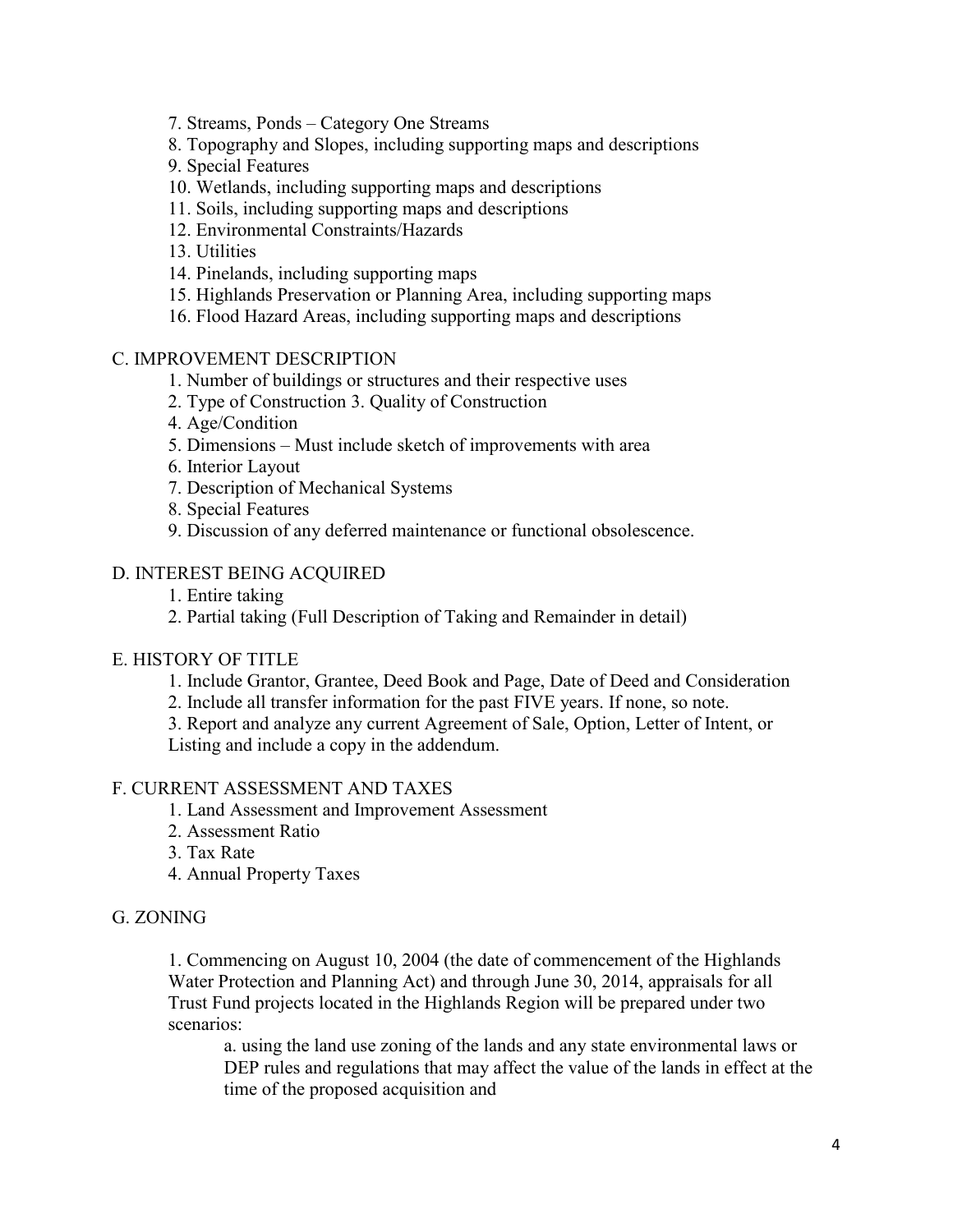b. using the land use zoning and any state environmental laws or DEP rules and regulations that may affect the value of the lands in effect on January 1, 2004.

- 2. Include all uses permitted, both primary and alternate.
- 3. Include all pertinent ordinance requirements.
- 4. Critical area ordinances are to be included where applicable.

## SECTION 5 – HIGHEST AND BEST USE

This is the **most important section** of the appraisal report and should be analyzed in detail. The appraiser must consider the uses that are physically possible, legally permitted, financially feasible and maximally productive.

A. The Highest and Best Use of the site as if Vacant and Improved is required.

B. If the existing and/or legal use is not the premise on which valuation is based, the appraisal shall contain an explanation justifying the determination that the property is available and adaptable for a different Highest and Best Use and there is a demand for that use in the market.

C. In cases of a partial taking, the appraiser must state the specific Highest and Best Use of the property before the acquisition and the Highest and Best Use of the remainder.

SECTION 6 – APPRAISAL PROCESS AND DOCUMENTATION

A. The Before and After method of valuation shall be used in partial acquisitions except where the appraiser and the County Trust Fund Administrator and the Green Acres Program Appraisal Section, if applicable, have agreed that it is obvious that there are no damages to the remainder, which must be confirmed in writing.

B. The appraisal shall define all three approaches to value and shall include all applicable approaches to value. If an approach is not considered applicable, the appraiser shall state why in the appraisal report. All pertinent calculations used in developing the approaches shall be shown.

D. Where the Cost Approach is utilized, the appraisal shall contain specific source of cost data, the actual cost data in the addendum, and an explanation of each type of accrued depreciation.

E. In the Market Approach, the appraisal report shall contain a direct comparison of pertinent comparable sales to the property being appraised and a statement setting forth the analysis and reasoning supporting each item of adjustment.

1. At least FIVE comparable sales, if applicable, shall be recited in the report a. If five comparable sales are not available, an explanation as to why must be provided. Further, the appraiser must state the sources used to identify comparable sales and the criteria of the search.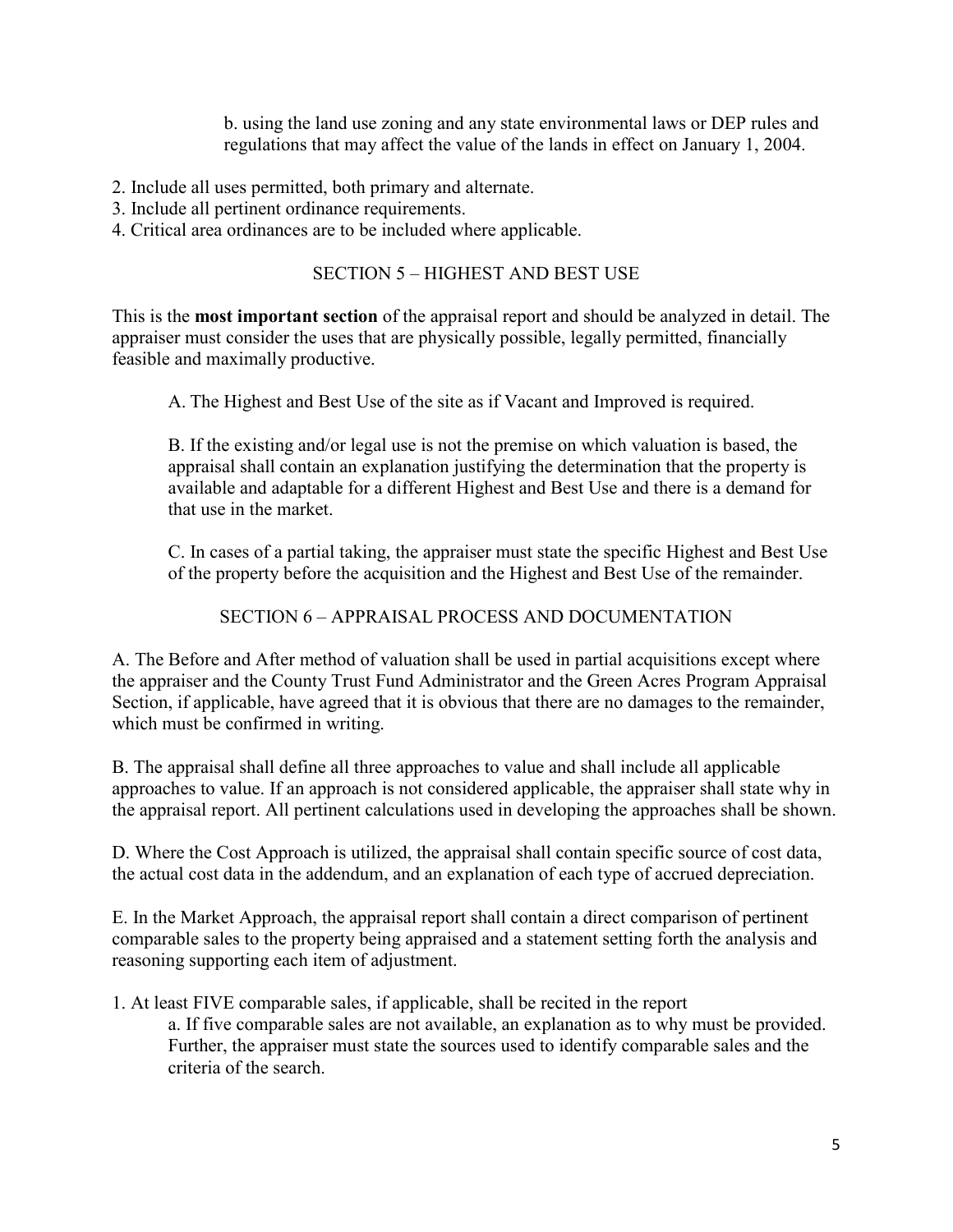### 2. In relation to each comparable sale the appraiser shall state:

- a. The date of sale including book and page
- b. Grantor/Grantee
- c. Consideration
- d. Financing parties, rate amount and terms
- e. Conditions of sale
- f. Location Block, Lot, Street Address, Municipality, County
- g. Total area
- h. Type of improvement if applicable
- i. Zoning use and area requirements
- j. Highest and Best Use at the date of sale
- k. Person or Agency with whom sales information was verified

l. Other pertinent analysis and evaluation data (e.g. utilities, wetlands, topography, flood plain, easements, etc.)

m. Narrative explanation of each item of adjustment and the basis for the adjustment where applicable.

3. A grid of comparable sales indicating categorical adjustments MUST be included.

4. The appraiser must verify the financing and conditions of sale from the usual sources, such as buyer, seller, broker, and attorney. **Sales to government agencies or nonprofit groups must be verified with the Grantee to determine the zoning utilized or any other special appraisal scenarios that would affect value**.

5. Pertinent comparable sales data shall include identified color photographs and the date the photograph was taken.

6. All comparable sales shall be personally inspected in the field by the appraiser.

7. Tax, topographic, flood, soil, and wetlands maps for each comparable sale is to be included with the comparable sale clearly identified on the map.

F. Where the Income Approach is used, the appraisal report shall be documented to support the income, operating expenses, interest rate, remaining economic life and capitalization rate.

1. Economic rent will be supported by comparable leases, including an adjustment grid to stablish market rent.

2. Comparable lease location map and photographs must be included

3. When it is determined that the economic rental income is different from the existing or contract income, the increase or decrease shall be explained and supported by market information.

4. When estimating the value of a leased fee estate or a leasehold estate, consider and analyze the effect on value, if any, of the terms and conditions of the lease.

5. Data sources for the operating expenses, interest rate, remaining economic life, capitalization rate, and other data should be sited in the report.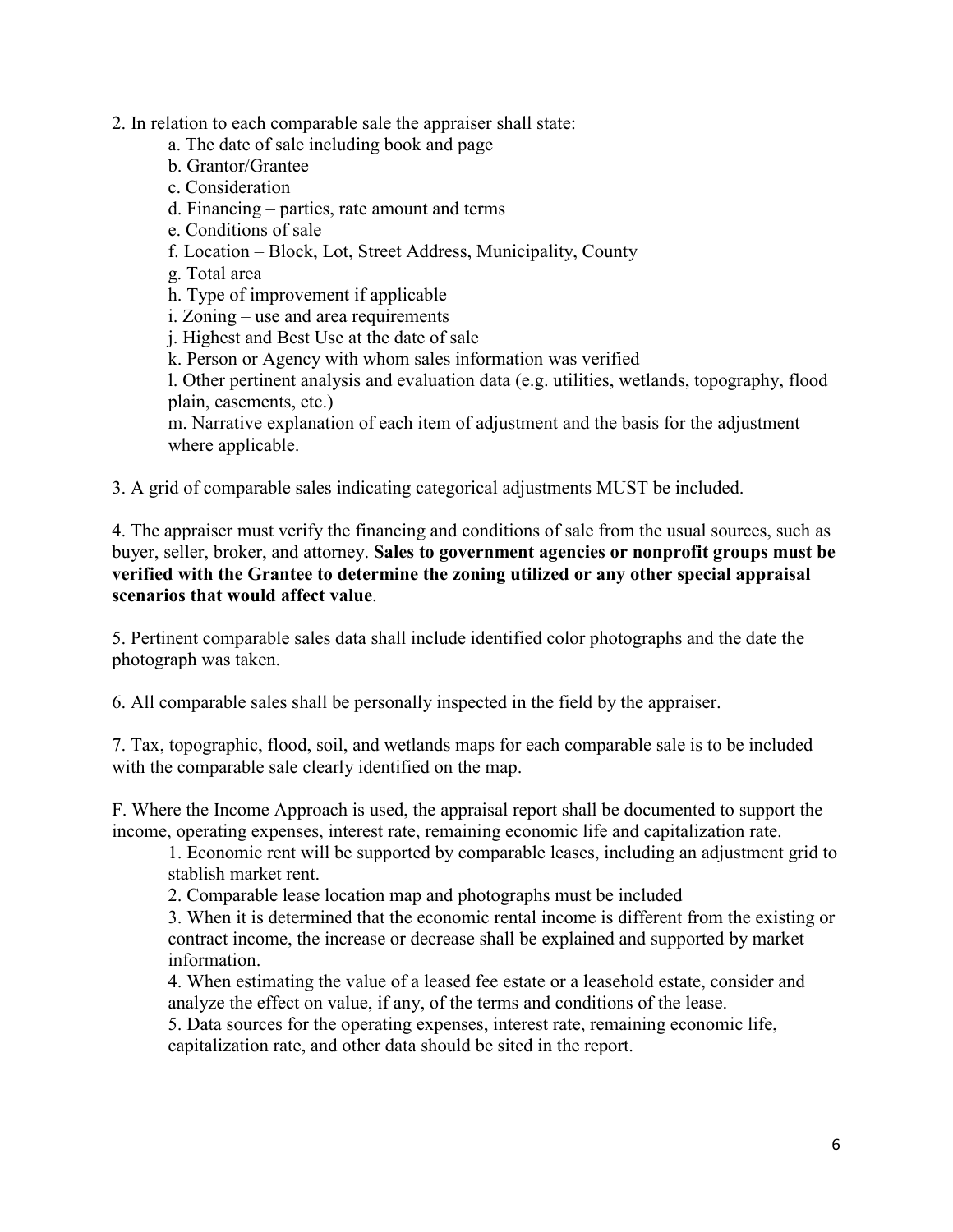G. Where two or more of the approaches to value are used, the appraisal shall show the correlation of the separate indications of value derived by each approach as well as a reasonable explanation for the final conclusion of value.

#### SECTION 7 – PHOTOGRAPHS

All appraisals shall include identified color photographs of the subject property including all principal above ground structures with exterior and interior photographs or unusual features affecting the value of the property. Color photographs, taken at street level whenever possible, of all of the comparable sales and leases analyzed are required.

## SECTION 8 – MAPS

Appraisal reports shall contain a tax map or project reference map of the subject property indicating boundary dimensions, location of improvements and significant features of the property. In reference to partial acquisitions, a map indicating the area to be acquired, the relationship of the improvements to the taking area and the area of each remainder will be provided. Wetlands, flood, topographical, soils, and zoning maps must also be included for the subject property.

#### SECTION 9 – PROJECT IMPACT ON EVALUATION

The appraiser shall disregard any decrease or increase in market value of the subject property prior to the date of valuation caused by the public improvement or project for which the property is to be acquired.

#### SECTION 10 – ADDENDA AND EXHIBITS

A. The appraisal report shall include:

1. Location Map – should show location of subject in relation to general area.

2. Comparability Map – indicates subject property and location of comparable sales and leases.

- 3. Certified Letter to property owner(s)
- 4. Deed, if sold within the last five years
- 5. Plot plan and other pertinent exhibits
- 6. Survey and floor plan as available
- 7. Pertinent section(s) of the subject zoning ordinance
- 8. Complete copy of the Letter of Engagement and any other written instructions.

a. At the appraiser's discretion, the Letter of Engagement and any other written instructions may be provided as a separate document, which is separate and apart from the appraisal report.

#### SECTION 11 – WORK PRODUCT SUBMISSION

The appraiser shall provide for municipal and nonprofit clients, **ONE** hard copy and **ONE**  media/electronic copy (in PDF format) of the appraisal report are required.